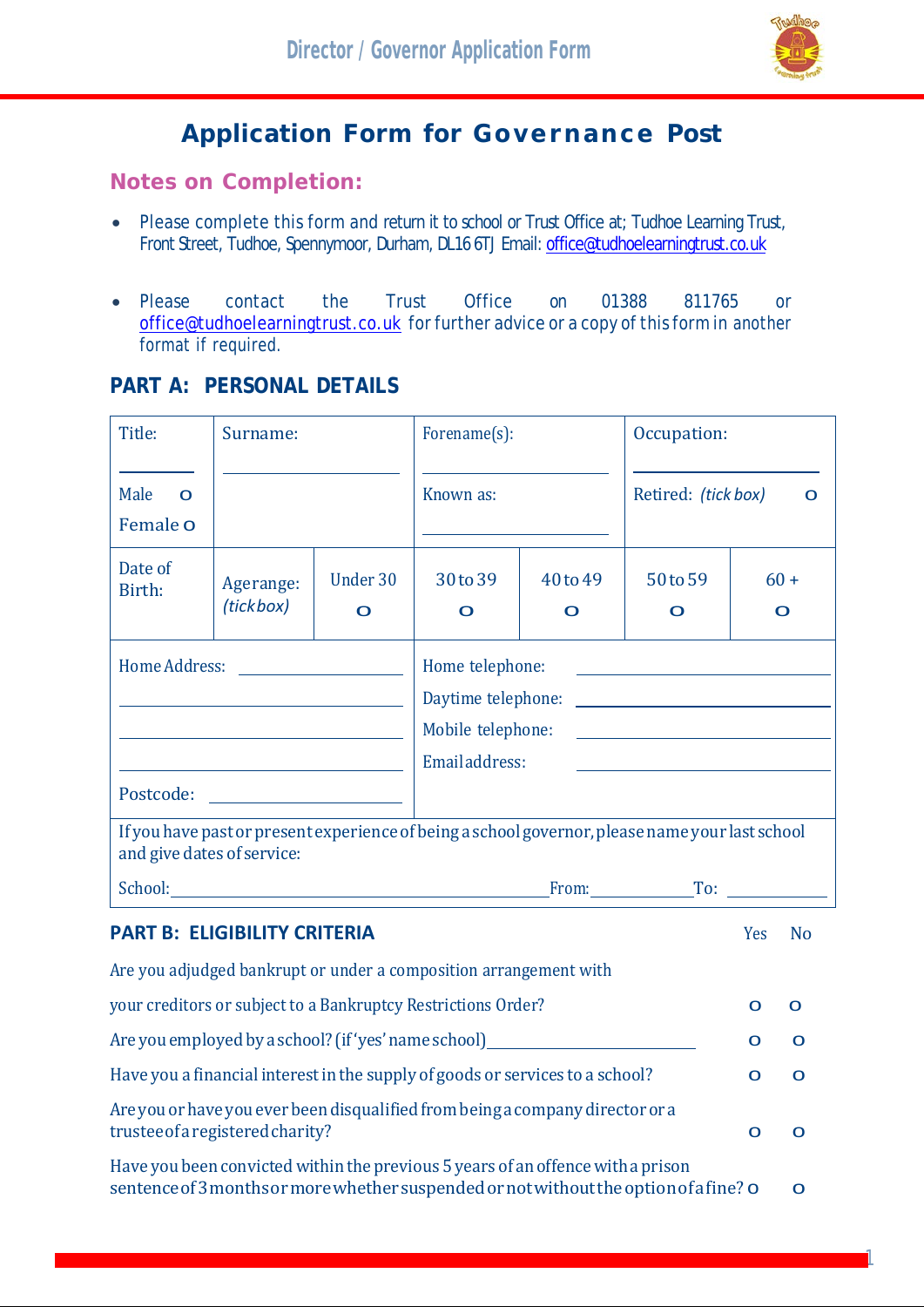

## **PART C: SKILLS, KNOWLEDGE AND EXPERIENCE**

Please tell us about your knowledge, skills or experience below. You do not have to complete all the boxes.

- 1. HUMAN RESOURCE MANAGEMENT: (ie managing, motivating or developing staff, selecting and appointing staff or handling employment issues)
- 2. FINANCIAL MANAGEMENT: (ie managing finances of an organisation or acting as an accountant or an auditor)
- 3. SERVICES for CHILDREN AND YOUNG PEOPLE: (eg education, training or development, special needs, pastoral care and welfare)

4. OTHER: (eg leadership, communications, team working, problem solving skills)

Please also describe your commitment to the ethos of the types of school(s) or school sectors in which you would prefer to serve.

<u>ا</u>